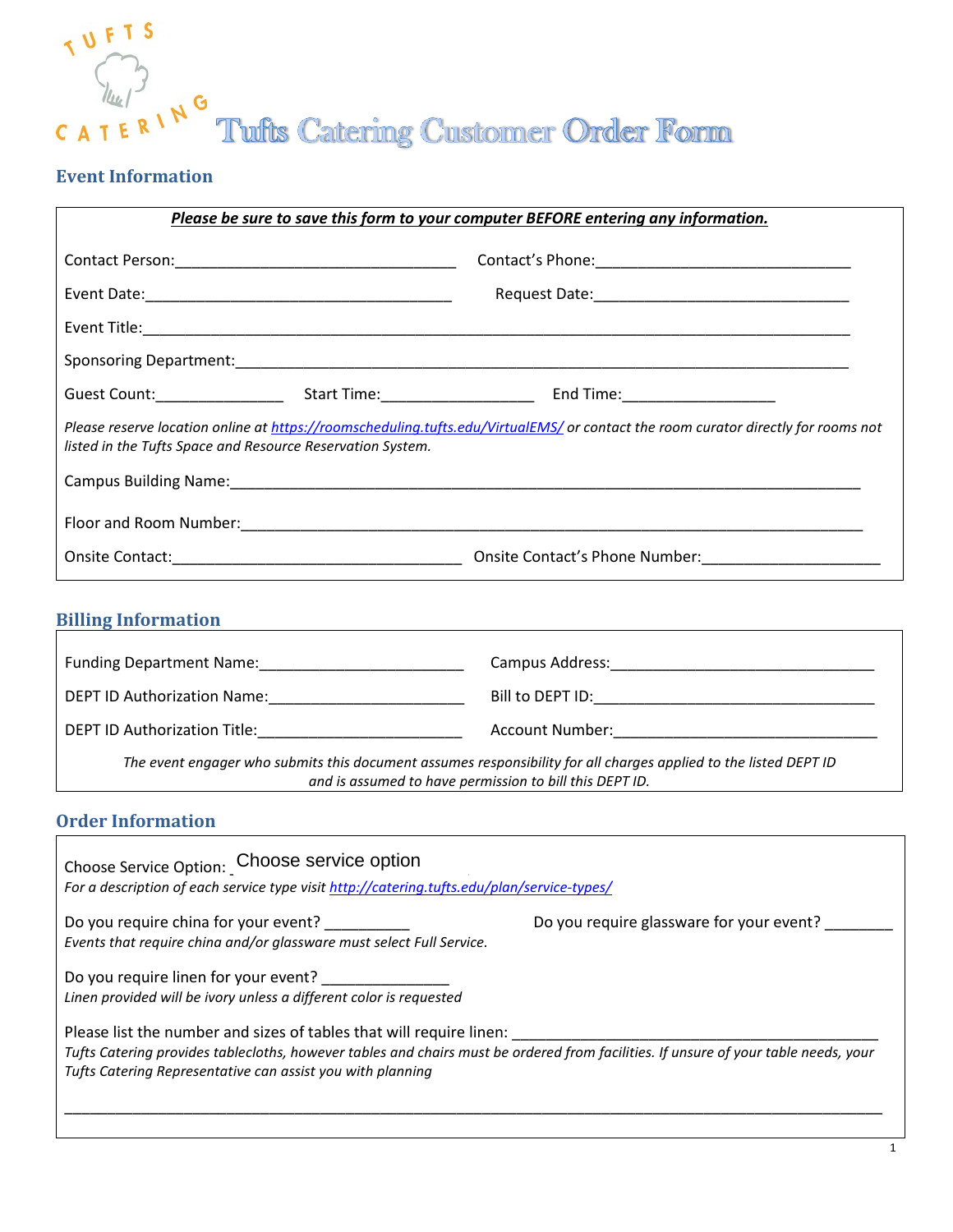

## **Event Set up Information**

**Tables and Chairs:** To arrange for the rental and/or set up of tables and chairs, please submit a request to facilities<https://fsrequest.tufts.edu/WebMaint/>Be sure to arrange for adequate furniture for guests as well as food and beverage service.

**Custodial Services:** Trash removal and room cleaning should be arranged with facilities. These services are not provided by Tufts Catering.

**Police Detail Officer:** If you will be serving alcoholic beverages at your event. Please contact Tufts University Police to schedule security<http://publicsafety.tufts.edu/police/detail-request/>

For additional information regarding event planning please visit: Access Tufts at <https://access.tufts.edu/plan-an-event-medford>

### **Menu Information**

- Choose your menu by visiting the Tufts Catering website a[t http://catering.tufts.edu/](http://catering.tufts.edu/). Then, in the space on the next page, please cut and paste or type in your menu selections.
- You can download a PDF version of our menu her[e http://catering.tufts.edu/assets/Tufts\\_Menu\\_v29.pdf](http://catering.tufts.edu/assets/Tufts_Menu_v29.pdf)
- If you would like to duplicate a menu from a previous event, please provide the event name and date and we can look it up for you.

### **Submitting your order**

- o After completing this form, save it to your computer referencing the event name and event date
- o Set up a meeting in your Outlook Calendar on the date and time of your event and invite Tufts Catering [myfoodorder@tufts.edu](mailto:myfoodorder@tufts.edu) Attach a copy of the completed order form to your meeting invitation
- o We will accept your meeting request and you will receive an email notification **please be aware that this is only to notify you that your request was received – your order is not confirmed yet**
- o A Tufts Catering Representative will contact you by phone for email to review your order.
- o You will receive a proposal to confirm your order. **If you do not receive a proposal – please call the Catering Office.**